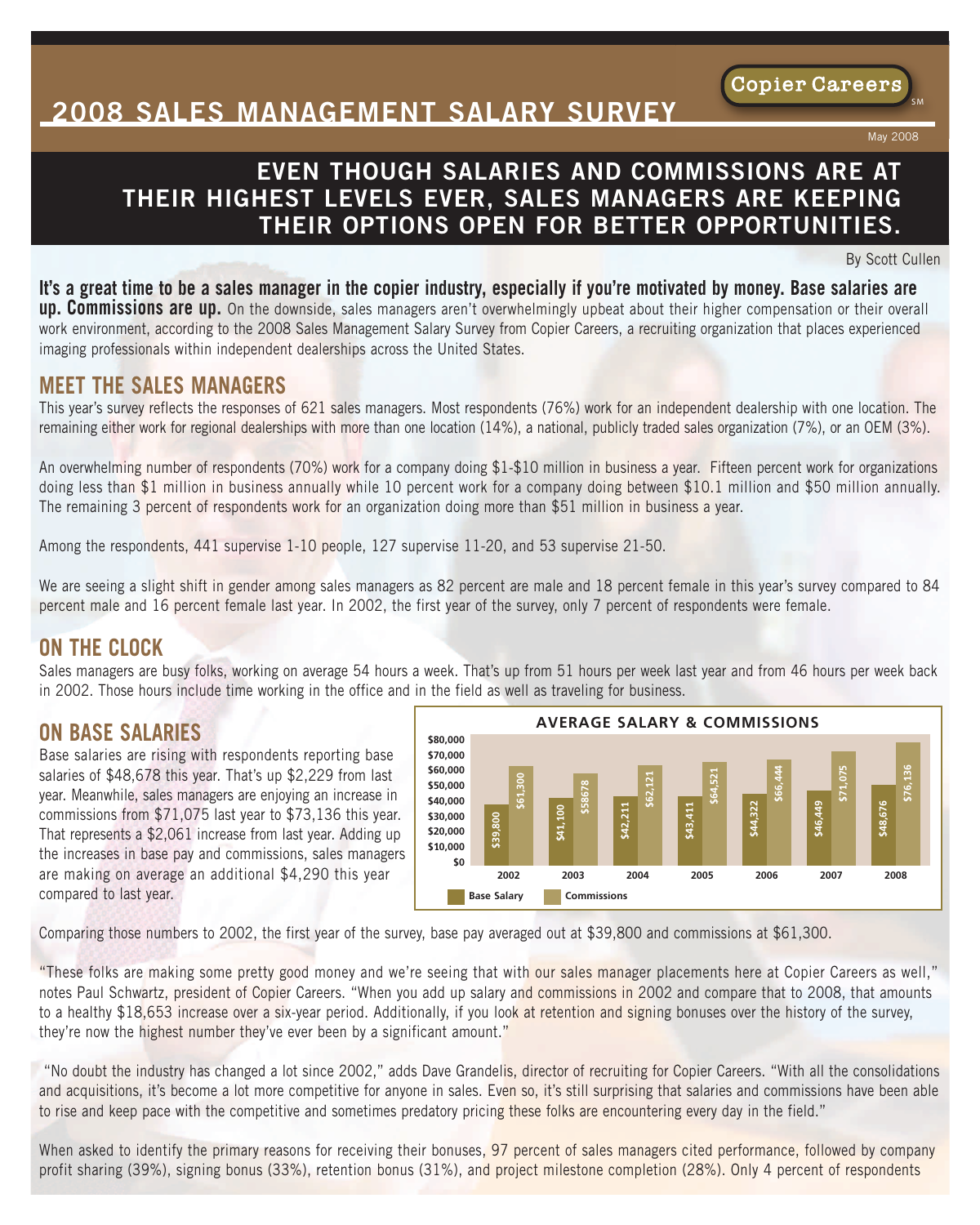## **2008 COPIER CAREERS SALES MANAGEMENT SALARY SURVEY**

May 2008

received a bonus for certification/ training.

In 2002, the first year of the survey, just 12 percent of respondents received a signing bonus and 22 percent received a retention bonus.

The non-cash and indirect cash rewards are pretty much what you would expect in the industry. Most respondents (99%) receive health benefits, 88 percent a company car or allowance, and 46 percent company-paid phone/ fax/cable modem/DSL lines. Only 8 percent receive tuition reimbursement, 3 percent further education/training, and a lucky 1 percent enjoy health club membership.





### **THEY CAN'T GET NO SATISFACTION**

Despite the generous increase in base pay over the previous year and the rising commissions, sales managers aren't as satisfied with their overall compensation packages as one would think. Only 15 percent were "very satisfied" and 26 percent "satisfied." A sizable 35 percent were "neutral" while 10 percent were "dissatisfied" and 14 percent "very dissatisfied."

"That shouldn't come as much of a surprise because sales managers have felt that way to one degree or another since the very first survey," states Grandelis. "Anyone with a sales position is driven by the financial rewards of the job and no matter how generous those salaries and the commission, most sales managers believe they should be doing even better."

"It doesn't surprise me either that they continue to be dissatisfied with their compensation," adds Schwartz. "No matter how much green these guys have in their pockets, most believe that the grass is greener somewhere else."

#### **WHAT MATTERS MOST**

Asked what matters most to them about their jobs, bonus opportunities are cited by an overwhelming 99 percent of sales



managers who were asked to check off up to seven job-related issues from a list of 28.

Given their focus on money, one would think that base pay would be next for sales managers, but it isn't. The second most popular response noted by 89 percent of respondents is "my work is important to the company's success" while benefits rank third at 87 percent, followed by "financial stability of company" (84%). Base pay comes in fifth at 78 percent.

"A lot of these folks are ego driven and require that pat on the back by whomever they report to, letting them know that they're doing a good job," notes Schwartz when asked why "my work is important to the company's success" ranks so highly among this group.

Other things that matter to 50 percent or more of respondents include "recognition for work well done" (66%), "having the support and tools to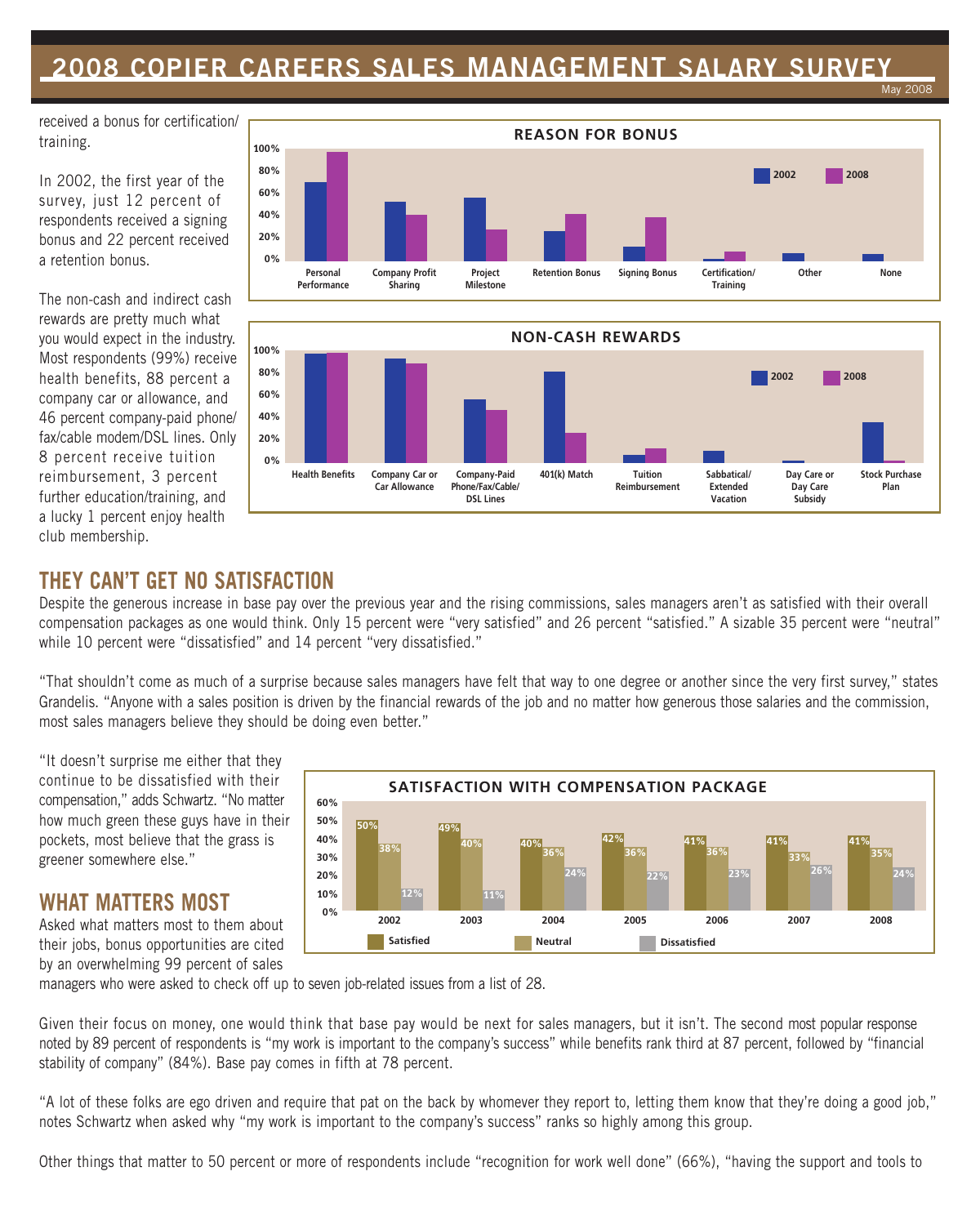## **2008 COPIER CAREERS SALES MANAGEMENT SALARY SURVEY**

May 2008

do my job well" (61%), "effectiveness of immediate supervision" (58 percent), "regular coaching and feedback" (57%), "prestige/reputation of the company" (54%), and "my opinion and knowledge is valued" (52%). Variations in the responses from last year to this year were plus or minus 1-4 percent with some responses identical to the previous year.

#### **OVERALL JOB SATISFACTION**

We're seeing a modest increase in overall satisfaction levels when sales managers are asked to rate all aspects of their jobs. Fully 24 percent are very satisfied, up 2 percent from the previous year. Another 20 percent are satisfied – the same as last year – while those who are neutral remain



steady at 14 percent. The same percentage of sales managers feel dissatisfied as last year (20%) while those who feel very dissatisfied has dropped from 19 percent to 17 percent.

Taking a historical look at satisfaction levels, the first two years of the survey – 2002 and 2003 – were the

years that yielded the most satisfied sales managers. In 2002, 31 percent were very satisfied and 29 percent were satisfied while in 2003, the number of very satisfied sales managers rose to 33 percent while 27 percent were satisfied with all aspects of their jobs.

### **JOB HUNTING**

Despite generous salaries and rising commissions, sales managers remain open to other job opportunities. Fifty-one percent claim they are actively looking while 48 percent said, "yes, somewhat."

Looking back at the 2002 survey, only 31 percent of respondents were actively looking and 54 percent reported, "yes, somewhat" with 15 percent noting that they were not looking for a new job. Today that figure stands at 1 percent.

The top five reasons why sales managers are looking or at least open to considering a change of venue include higher compensation (91%), job market opportunities are too good to pass up (89%), don't like present company's



management/culture (39%), more dynamic company (25%), move to a different geographic area (23%), and seeking less stress (19%).

"I'm doing some sales management work right now and we've got people who weren't willing to relocate before who are calling me back after three or four years and are willing to look at jobs in places they would never have considered before," says Grandelis.

While the housing market may pose some limitations when it comes to relocating, the market is ripe with job opportunities. "These are talented men and women and if they want to move, there's a home for them out there," states Schwartz.

#### **RATING THEIR EMPLOYERS**

When asked to rate their employer's efforts at attracting copier industry employees, 66 percent of sales managers seem to think their employers are doing a decent job. (It should be noted here, however, that many sales managers are key players themselves when it comes to attracting and